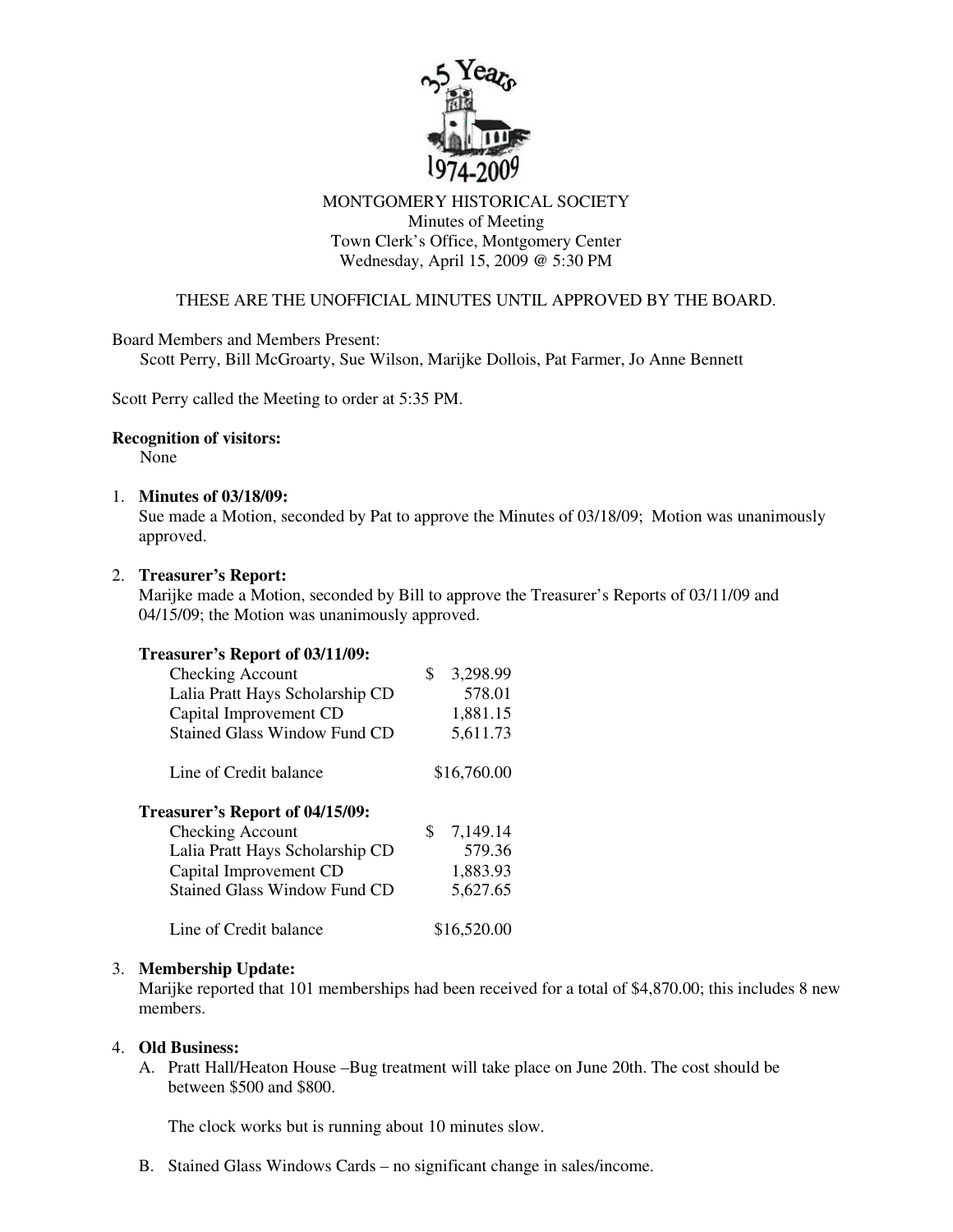- C. Budget for 2009 Scott and Sue prepared a more detailed budget for 2009 which will be updated on a quarterly basis and the Board reviewed income and expenses for the first quarter of 2009.
- D. Things to keep on the radar scope:
	- $\triangleright$  New Board members / Nominees no action
	- $\triangleright$  Butler Decorative Cloth no action
	- $\triangleright$  Marion Towle Project no action
	- $\triangleright$  Old Maps Project no action
	- $\triangleright$  Archives and Accessioning no action
	- $>$  35<sup>th</sup> Anniversary in 2009 no action
	- $\triangleright$  Grant writing Scott corrected an earlier email regarding possible Federal Stimulus grants for Pratt Hall preservation. While we were the top ranked project on Jan Lewandowski's list provided to the Vermont Historical Trust & the Vermont Dept. of Historical Preservation, there is no ranking on the list held by these agencies/organizations. Rather they have compiled a list of 27 million dollars of possible projects, should funding become available. At present there is no stimulus money available specifically for historic preservation. The MHS could be eligible for USDA grants however, these are again matching/reimbursement programs. Scott will contact Sen. Leahy's office for other ideas.
	- $\triangleright$  Stage reconstruction the parts will be removed from the basement on "Spruce up date" (see below) to make an effort to put the stage together in time for the Annual Meeting.
- E. Concerts Steve has suggested the following dates July 18, August 1 and August 15; no programs are in place yet.
- F. Dates to remember
	- $\triangleright$  May 25<sup>th</sup> Memorial Day 10 AM Village Cemetery; suggestions were made for speakers, one them being Doug DeVries; Scott and Sue to follow up.
	- $\triangleright$  June 19<sup>th</sup> Annual Meeting
	- August 21 & 22 Art Show

# 5. **New Business:**

- A. Spruce up date  $-$  May 9<sup>th</sup> at 9:00 AM; yard work and stage assembly
- B. Coy Memorial April  $25^{th}$  @ 11:00 AM Marijke will be coordinator
- C. TD Bank Affinity Membership Program (AMP) Scott distributed a proposed letter to be sent to our membership via mail and e-mail. TD Banknorth will make an annual donation (minimum \$500) to the Society if at 25% of our membership are account holders and will designate the MHS as their AMP partner. Marijke made a Motion to participate in the TD Banknorth AMP; the Motion was seconded by Bill and unanimously approved.
- D. Scott distributed a copy of the April Newsletter for the membership.
- E. Elders Night III Sally is interested in organizing another Elders Night to take place sometime in the Fall – no action

# 6. **Adjourn**:

Bill moved and Pat seconded a motion to adjourn at 6:55 P.M. Said motion passed unanimously.